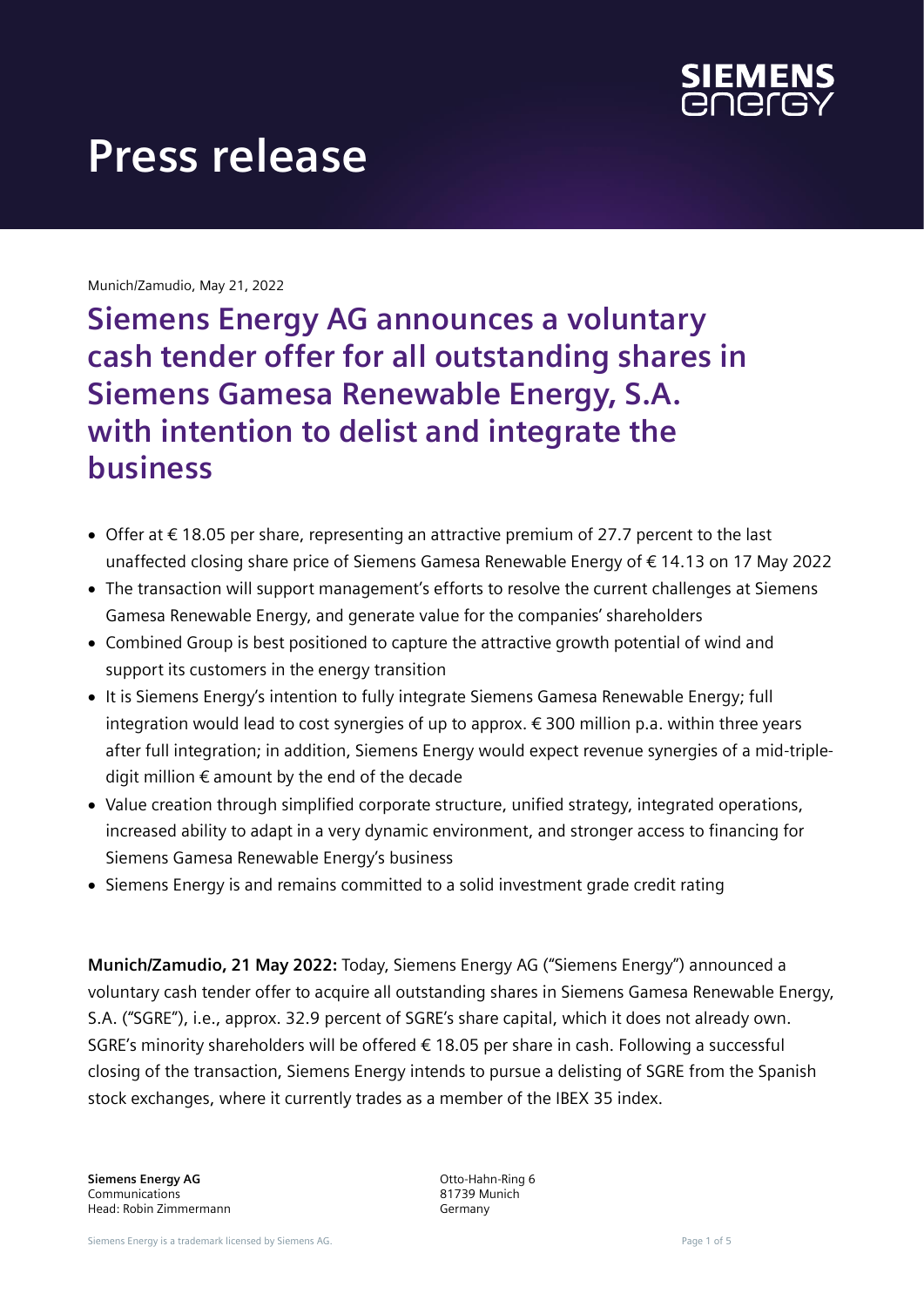

With wind being a key driver of the global energy transition, SGRE's product and service offering forms an essential part of Siemens Energy's long-term strategy. However, SGRE's recent financial performance issues, driven by operational challenges and industry-related headwinds and reflected in multiple profit warnings, increased the need for action. The integration will support management's efforts to resolve the current challenges at SGRE by helping implement the necessary measures to stabilize the business and deliver on its full potential. In particular, SGRE will benefit from Siemens Energy's closer involvement into the day-to-day operations and its turnaround expertise, especially in the fields of manufacturing, supply chain, project and customer management.

"The full integration of SGRE is an important milestone for Siemens Energy's positioning as a driver of the energy transition from fossil to sustainable energy solutions. This will benefit customers, employees, shareholders, and ultimately society. It is critical that the deteriorating situation at SGRE is being stopped as soon as possible, and the value-creating repositioning starts quickly. The Supervisory Board strongly supports the Executive Boards plans for the integration of SGRE," said Joe Kaeser, Chairman of the Supervisory Board of Siemens Energy AG.

At the same time, the transaction reinforces Siemens Energy's strategy as one of the leading integrated energy technology companies with a strong ESG focus and provides significant value creation opportunities for the Group and its stakeholders. Together, Siemens Energy and SGRE are best positioned to unlock the full growth potential in the industry and support customers in the energy transition. After full integration, the combined Group may benefit from expected cost synergies of up to approx. € 300 million p.a. within three years. In addition, revenue synergies of a mid-triple-digit million  $\epsilon$  amount are expected by the end of the decade.

"The integration of SGRE is an important step on our strategic roadmap to lead the energy transition. As an integrated group with a more holistic offering, we will be even better positioned to support our customers on the way to a more sustainable future. This transaction comes at a time of major changes affecting global energy. Our conviction is that the current geopolitical developments will not lead to a setback to the energy transition. Accelerating renewables will play a key role in this journey. Joining forces with SGRE will benefit both companies and all stakeholders," said Christian Bruch, CEO of Siemens Energy.

#### **Transaction in line with Siemens Energy's long-term strategy**

Siemens Energy strongly believes that the breadth and depth of its portfolio, which encompasses renewable and conventional power generation, industrial applications and transmission solutions,

**Siemens Energy AG** Communications Head: Robin Zimmermann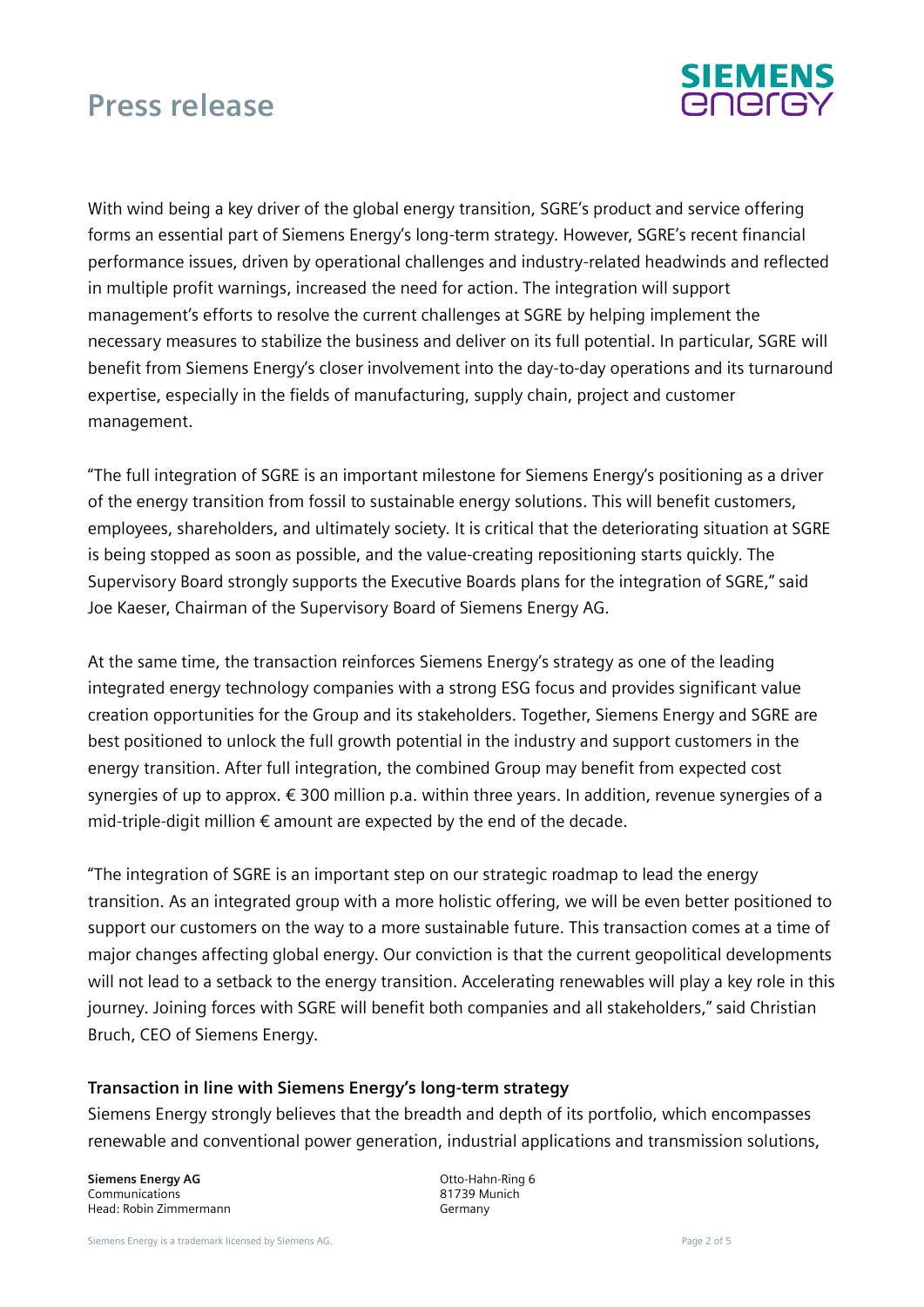

will be essential to lead the energy transition. As such, Siemens Energy has established a strategy along three pillars: low- or zero-emission power generation, transport and storage of electricity and reducing the CO2-footprint and energy consumption in industrial processes. The transaction will enable Siemens Energy to further strengthen and capitalize on these strategic pillars as SGRE plays an essential role in the transition to zero-emission power generation. In addition, it will help solidify the Group's market leading position in this area.

### **Significant value creation opportunities in the long-term**

A successful integration will allow both Siemens Energy and SGRE to deliver to their full potential. With a successful delisting of SGRE, the Group will be able in a first step to simplify processes and move towards a more streamlined corporate structure and leaner governance. The integration aims to improve the company's profitability, predictability of financial results and growth. In the case of full integration, the estimated cost synergies of up to approx. € 300 million p.a. will mainly result from better supply chain and logistics costs, aligned project execution, joint and integrated R&D efforts as well as cost reductions through an optimized administrative setup*.* Revenue synergies of a mid-triple-digit-million € amount are expected in the mid to long-term resulting from a joint go-tomarket approach and combined offerings.

#### **Positive impact on all stakeholders; Spain continues to play an important role**

The transaction will further create significant value for all stakeholders. For customers seeking CO2 reducing solutions and grid technologies, the integrated Group will provide a one-stop-shop approach built on a stronger offering and unified customer coverage. The transaction will also allow Siemens Energy to strengthen supplier-customer relationships across markets with additional growth opportunities for suppliers through increased volumes. Siemens Energy's shareholders will benefit from the Group's improved strategic position, new opportunities in the attractive wind market as well as robust and solid cash management.

Spain will continue to play an important role in the Group's activities. A successful transaction will provide augmented career opportunities and competitive work conditions for existing and potential future employees.

#### **Key terms of the voluntary cash tender offer**

The offer of €18.05 per share in cash for all outstanding shares in SGRE represents a premium of 27.7 percent to the last unaffected closing share price of Siemens Gamesa Renewable Energy of € 14.13 on 17 May 2022. The offer price exceeds the 6-month Volume Weighted Average Price ("VWAP") of the SGRE share prior to the date of this announcement, calculated in accordance with

**Siemens Energy AG** Communications Head: Robin Zimmermann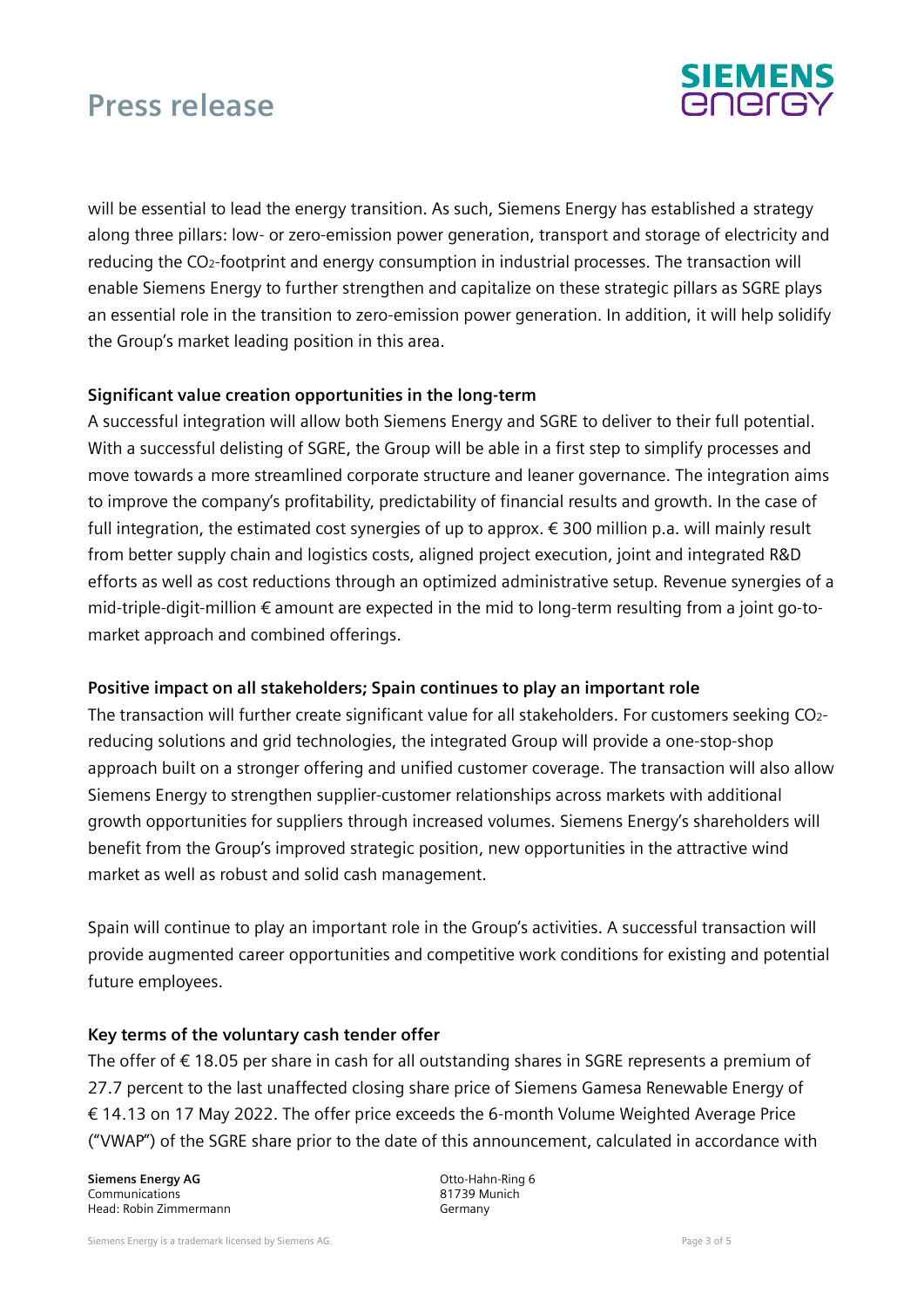

Spanish market practice and Spanish Takeover Regulations. The audit firm PwC was engaged as an independent valuator to issue a valuation report in order to comply with Spanish rules on delisting.

The funding of the acquisition is fully underwritten by Bank of America and J.P. Morgan. Siemens Energy is and remains committed to a solid investment grade credit rating. Assuming a full acceptance of the offer, Siemens Energy intends to finance up to € 2.5 billion of the transaction value with equity or equity like instruments. The remainder of the transaction would be financed with debt as well as cash on hand. As a first step, equity may be offered without subscription rights, subject to market conditions.

In accordance with Spanish Takeover Regulations, the regulatory announcement is published at the website of Spain's National Securities Market Commission ("CNMV") on the following link [www.cnmv.es.](http://www.cnmv.es/) Following the approval by CNMV, the prospectus with the details of the transaction will be published and made also available on: [www.siemens-energy.com/sgre.](http://www.siemens-energy.com/sgre)

The transaction is expected to close during the second half of the year 2022.

#### **Contact for journalists**

Tim Proll-Gerwe Phone: +49 (0)152 2283 5652 E-mail: [tim.proll-gerwe@siemens-energy.com](mailto:tim.proll-gerwe@siemens-energy.com)

This press release is available at [www.siemens-energy.com/press](https://press.siemens-energy.com/global/en/pressrelease/siemens-energy-ag-announces-voluntary-cash-tender-offer-all-outstanding-shares-siemens)

Follow us on Twitter at: [www.twitter.com/siemens\\_energy](http://www.twitter.com/siemens_energy)

**Siemens Energy** is one of the world's leading energy technology companies. The company works with its customers and partners on energy systems for the future, thus supporting the transition to a more sustainable world. With its portfolio of products, solutions and services, Siemens Energy covers almost the entire energy value chain – from power generation and transmission to storage. The portfolio includes conventional and renewable energy technology, such as gas and steam turbines, hybrid power plants operated with hydrogen, and power generators and transformers. More than 50 percent of the portfolio has already been decarbonized. A majority stake in the listed company Siemens Gamesa Renewable Energy (SGRE) makes Siemens Energy a global market leader for renewable energies. An estimated one-sixth of the electricity generated worldwide is based on technologies from Siemens Energy. Siemens Energy employs around 91,000 people worldwide in more than 90 countries and generated revenue of €28.5 billion in fiscal year 2021. [www.siemens-energy.com.](http://www.siemens-energy.com/)

**Siemens Energy AG** Communications Head: Robin Zimmermann